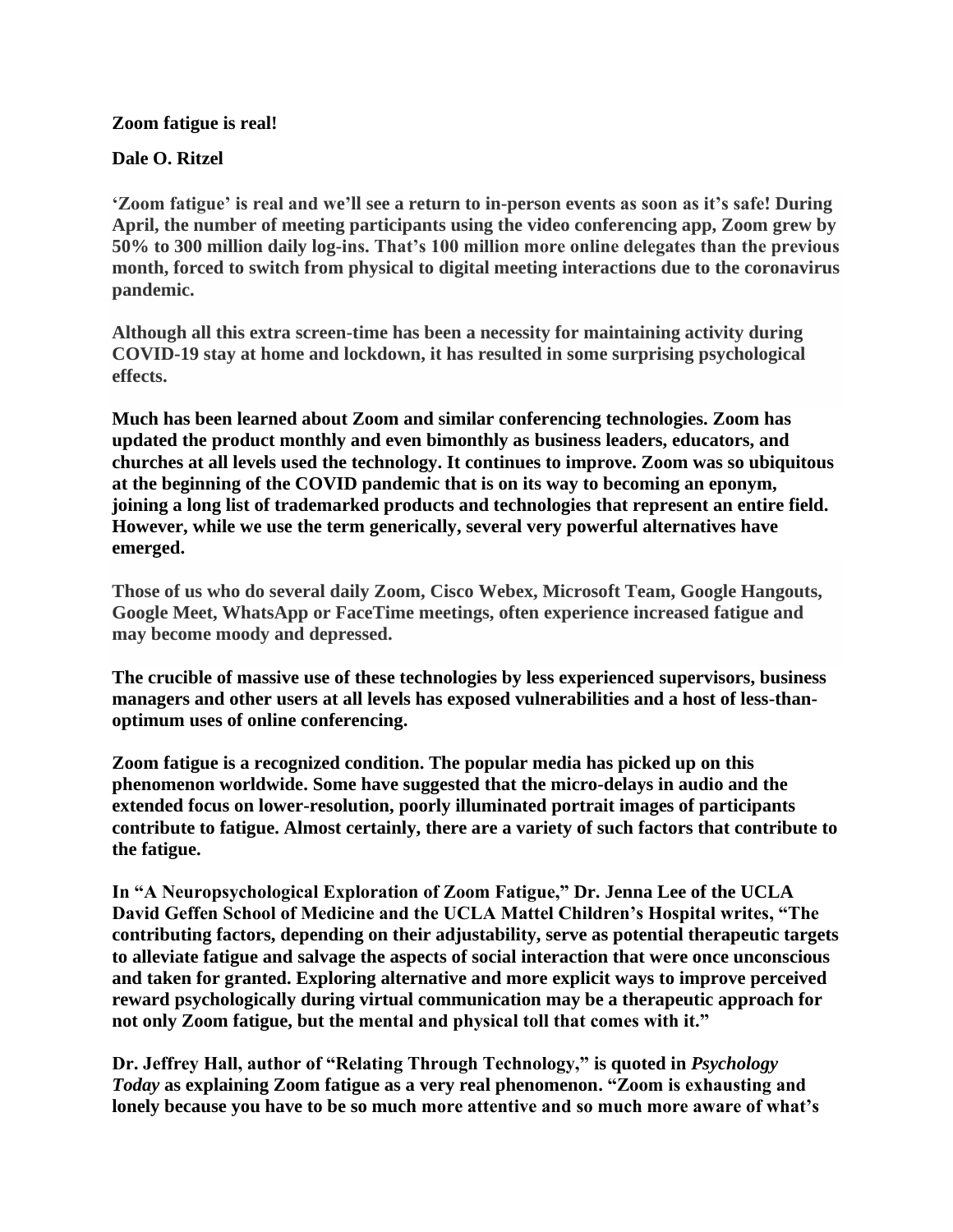**going on than you do on phone calls." If you haven't turned off your own camera, you are also watching yourself speak, which can be arousing and disconcerting. The blips, delays and cut off sentences also create confusion. Much more exploration needs to be done, but he says, "maybe this isn't the solution to our problems that we thought it might have been." Phone calls, by comparison, are less demanding. "You can be in your own space. You can take a walk, make dinner," Hall says. Hall is not the only expert suggesting that wherever possible you revert to audio-only or text media to communicate. Liz Fosslien and Mollie West Duffy in** *Harvard Business Review* **suggest several recommendations to alleviate fatigue, including more breaks, reducing multitasking and other online stimuli, as well as switching to audio phone calls or email.**

**But psychologists have also identified other factors which differentiate meeting online from meeting in a physical environment.**

## **What is meeting virtually doing to our brains?**

**Factors identified by psychologists include:**

- **Our brains need to work harder during a video call to consciously process nonverbal cues like facial expressions and tone-of-voice. This results in increased tiredness.**
- **The confinement anxiety of conducting our work lives and social lives in the same small virtual space can lead to unconscious increases in stress.**
- **The intensity of seeing all our own facial expressions played out on the screen in front of us can build insecurity and fear for how we're perceived by others.**

**In addition, frustration with lagging connections, background noise, and whether or not to have our cameras turned off or to be on mute, can also be associated with a heightened sense of stress and fatigue.**

## **How does this compare with meeting in-person?**

**In contrast, when we meet 'in person' we process nonverbal signals automatically in order to make sub-conscious evaluations of someone's credibility, trustworthiness or friendliness. That leaves our brains to fully concentrate on what we're being told by the speaker on stage or by the person in the meeting.**

**In a conference environment, delegates move around from the plenary hall to break-out rooms, exhibition areas and coffee lounges. This simple act of relocating to a different room is energizing. It improves creative thinking and it presents more opportunities to speak with other people and to vary our own social behaviors.**

**Behavioral variations result in a wider range of emotional responses, which are ultimately key to influencing decision-making.**